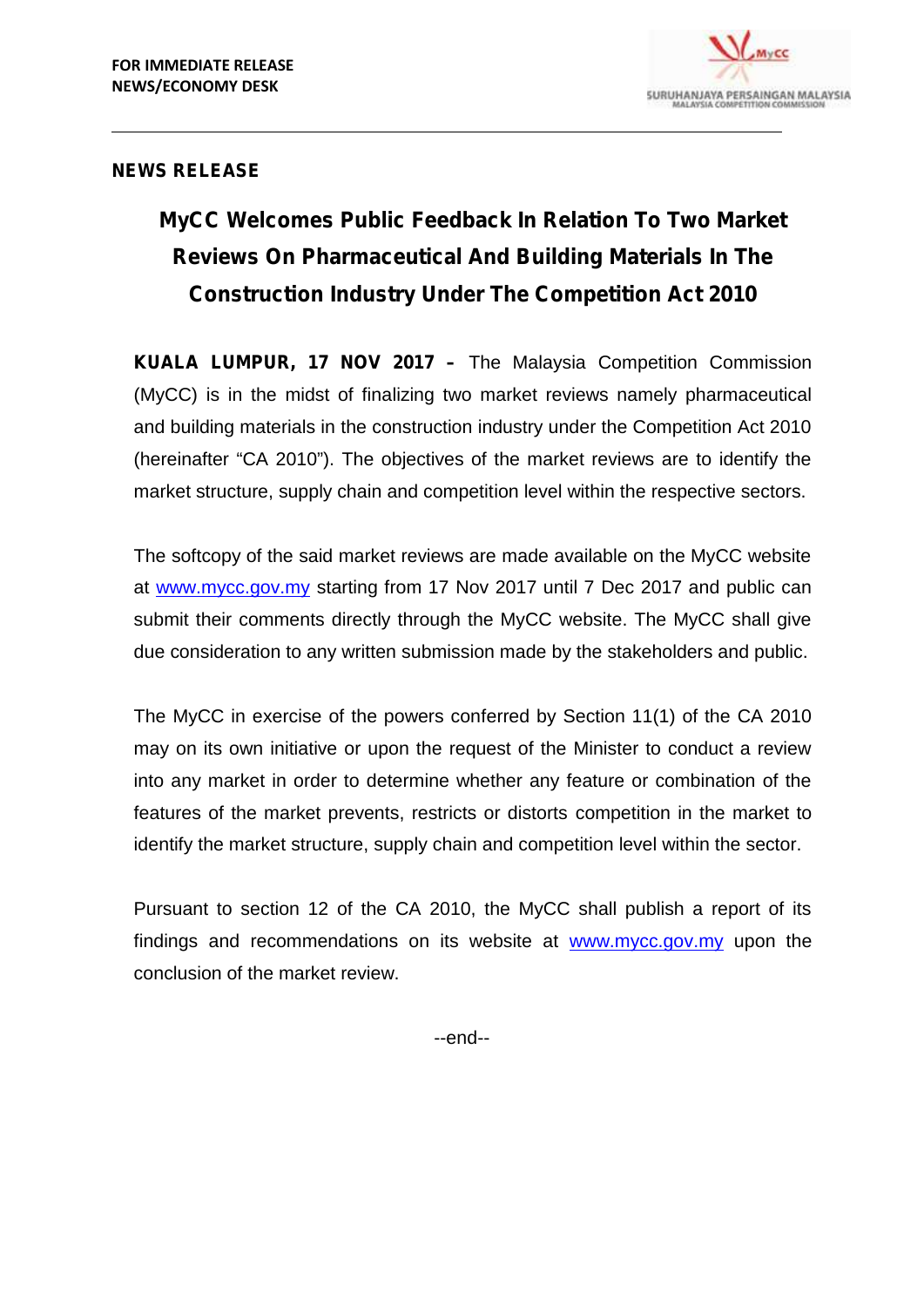

**For media enquiries, please contact:** Tel +603 2273 2277 Corporate Affairs Division **Malaysia Competition Commission**

## **About Malaysia Competition Commission (MyCC)**

Established in June 2011, MyCC is an independent body responsible for enforcing the Competition Act 2010, which was implemented to create healthy competition which would in turn stimulate productivity and innovation, thus creating wider choices of products for consumers with better quality and reasonable prices.

The Act applies to all commercial activities undertaken within and outside Malaysia that affect competition in the Malaysian market. It provides a regulatory framework including powers to investigate, adjudicate and impose penalties on the perpetrators of the competition laws. For more information on the Act and the MyCC's activities, log on to www.mycc.gov.my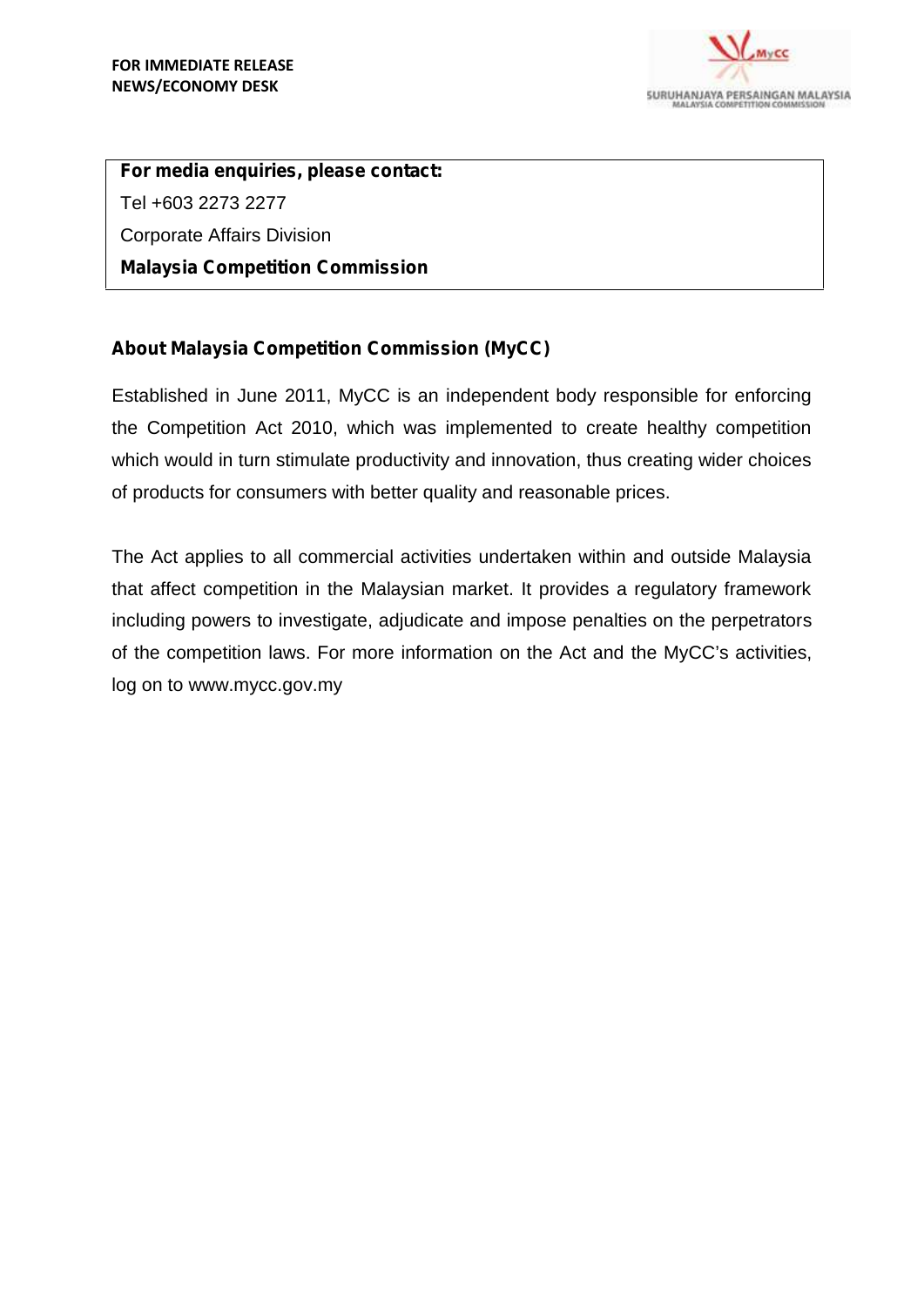

## **ANNEXE A**

## **Notes to Editor:**

**Information on Section 4, 10, 11 and 12 of the Competition Act 2010. Further information on the two market reviews as per below.**

## *Section 4: Prohibited horizontal and vertical agreement*

- 4. (1) A horizontal or vertical agreement between enterprises is prohibited insofar as the agreement has the object or effect of significantly preventing, restricting or distorting competition in any market for goods or services.
	- (2) Without prejudice to the generality of subsection (1), a horizontal agreement between enterprises which has the object to—
		- (a) fix, directly or indirectly, a purchase or selling price or any other trading conditions;
		- (b) share market or sources of supply;
		- (c) limit or control—
			- (i) production;
			- (ii) market outlets or market access;
			- (iii) technical or technological development; or
			- (iv) investment; or

(d) perform an act of bid rigging, is deemed to have the object of significantly preventing, restricting, or distorting competition in any market for goods or services.

(3) Any enterprise which is a party to an agreement which is prohibited under this section shall be liable for infringement of the prohibition.

#### *Section 10: Abuse of dominant position*

10. (1) An enterprise is prohibited from engaging, whether independently or collectively, in any conduct which amounts to an abuse of a dominant position in any market for goods or services.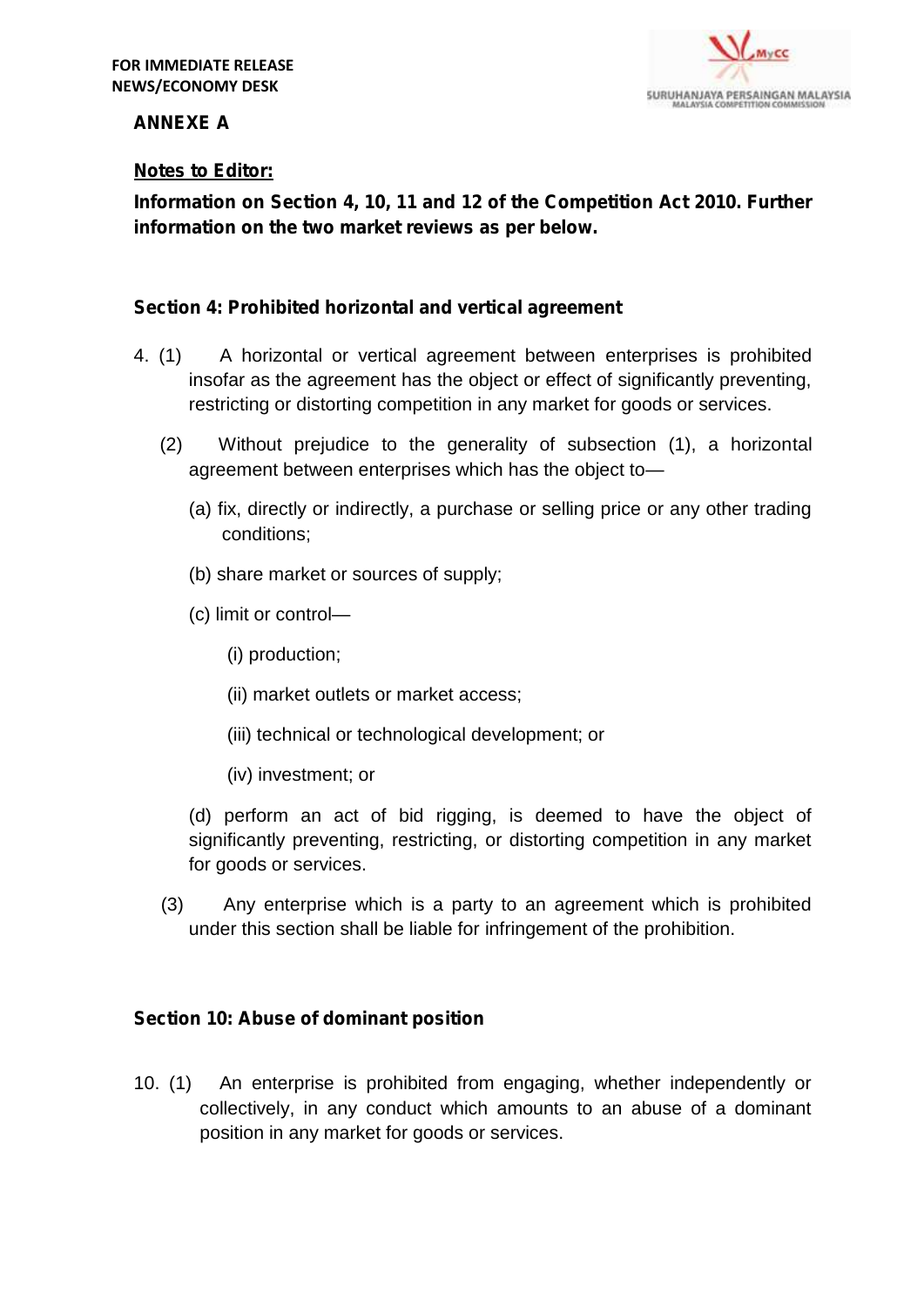

- (2) Without prejudice to the generality of subsection (1), an abuse of a dominant position may include—
	- (a) directly or indirectly imposing unfair purchase or selling price or other unfair trading condition on any supplier or customer;
	- (b) limiting or controlling—
		- (i) production;
		- (ii) market outlets or market access;
		- (iii) technical or technological development; or
		- (iv) investment, to the prejudice of consumers;
	- (c) refusing to supply to a particular enterprise or group or category of enterprises;
	- (d) applying different conditions to equivalent transactions with other trading parties to an extent that may—

(i) discourage new market entry or expansion or investment by an existing competitor;

(ii) force from the market or otherwise seriously damage an existing competitor which is no less efficient than the enterprise in a dominant position; or

(iii) harm competition in any market in which the dominant enterprise is participating or in any upstream or downstream market;

- (e) making the conclusion of contract subject to acceptance by other parties of supplementary conditions which by their nature or according to commercial usage have no connection with the subject matter of the contract;
- (f) any predatory behaviour towards competitors; or
- (g) buying up a scarce supply of intermediate goods or resources required by a competitor, in circumstances where the enterprise in a dominant position does not have a reasonable commercial justification for buying up the intermediate goods or resources to meet its own needs.
- (3) This section does not prohibit an enterprise in a dominant position from taking any step which has reasonable commercial justification or represents a reasonable commercial response to the market entry or market conduct of a competitor.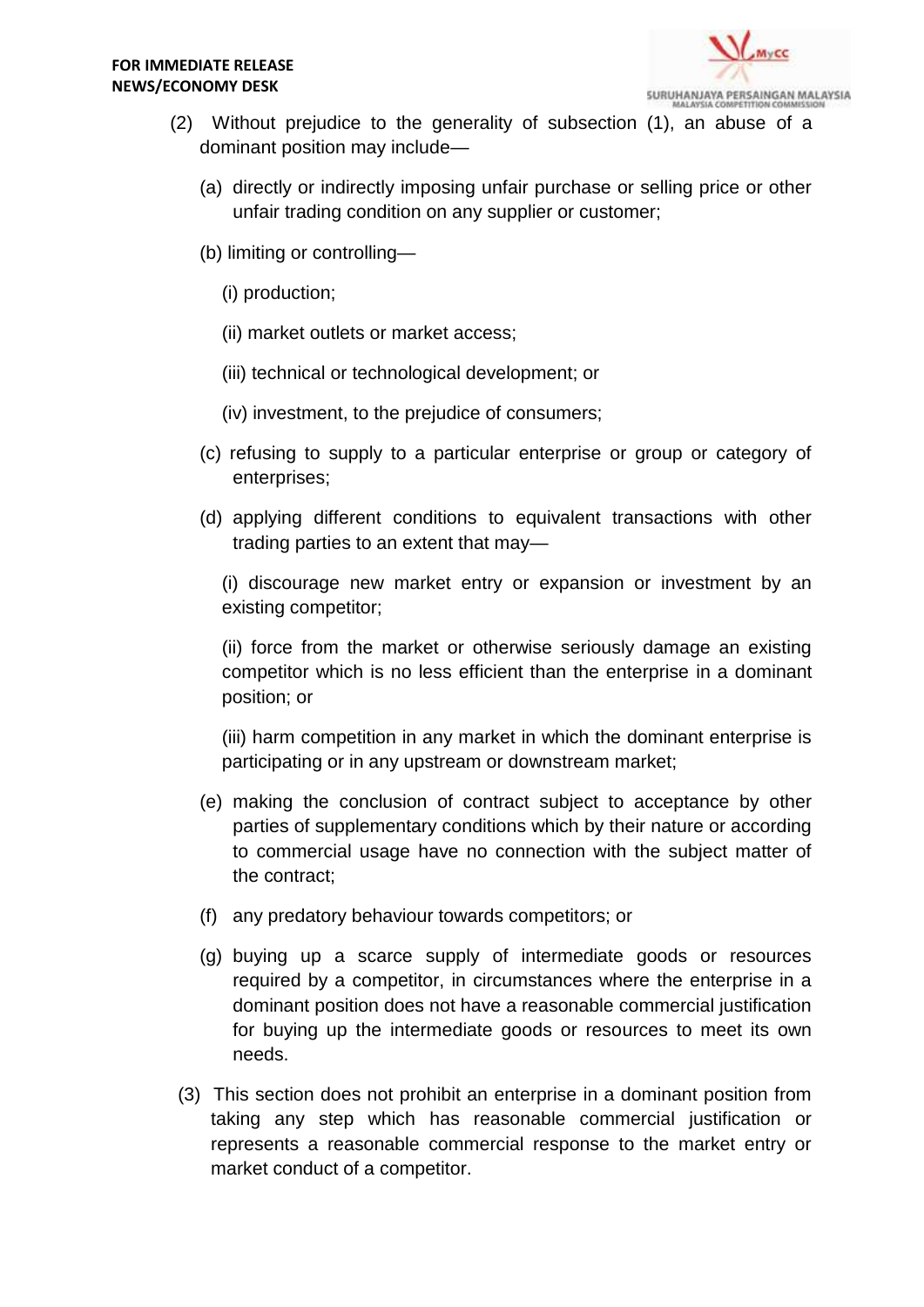

(4) The fact that the market share of any enterprise is above or below any particular level shall not in itself be regarded as conclusive as to whether that enterprise occupies, or does not occupy, a dominant position in that market.

#### *Section 11: Power to conduct market review*

- 11. (1) The Commission may, on its own initiative or upon the request of the Minister, conduct a review into any market in order to determine whether any feature or combination of features of the market prevents, restricts or distorts competition in the market.
	- (2) The market review includes study into
		- (a) the structure of the market concerned;
		- (b) the conduct of the enterprises in the market;

(c) the conduct of suppliers and consumers to the enterprises in the market; or

(d) any other relevant matters.

#### *Section 12: Determination of market review*

- 12. (1) Upon conclusion of the market review, the Commission shall publish a report of its findings and recommendations.
	- (2) The report of the Commission shall be made available to the public.

#### **Additional information on the two Market Reviews**

- 1. The scope of study for pharmaceutical market review is as follow:
	- i. Overview of the pharmaceutical sector
		- 1. Overall growth of the sector
		- 2. Import, export and trade balance
		- 3. Market structure and supply chain
		- 4. Existing legislation and regulations
	- ii. Profile of the industry players and generic drug manufacturers in Malaysia
	- iii. Competition level in the pharmaceutical sector
		- 1. Market share and market concentration